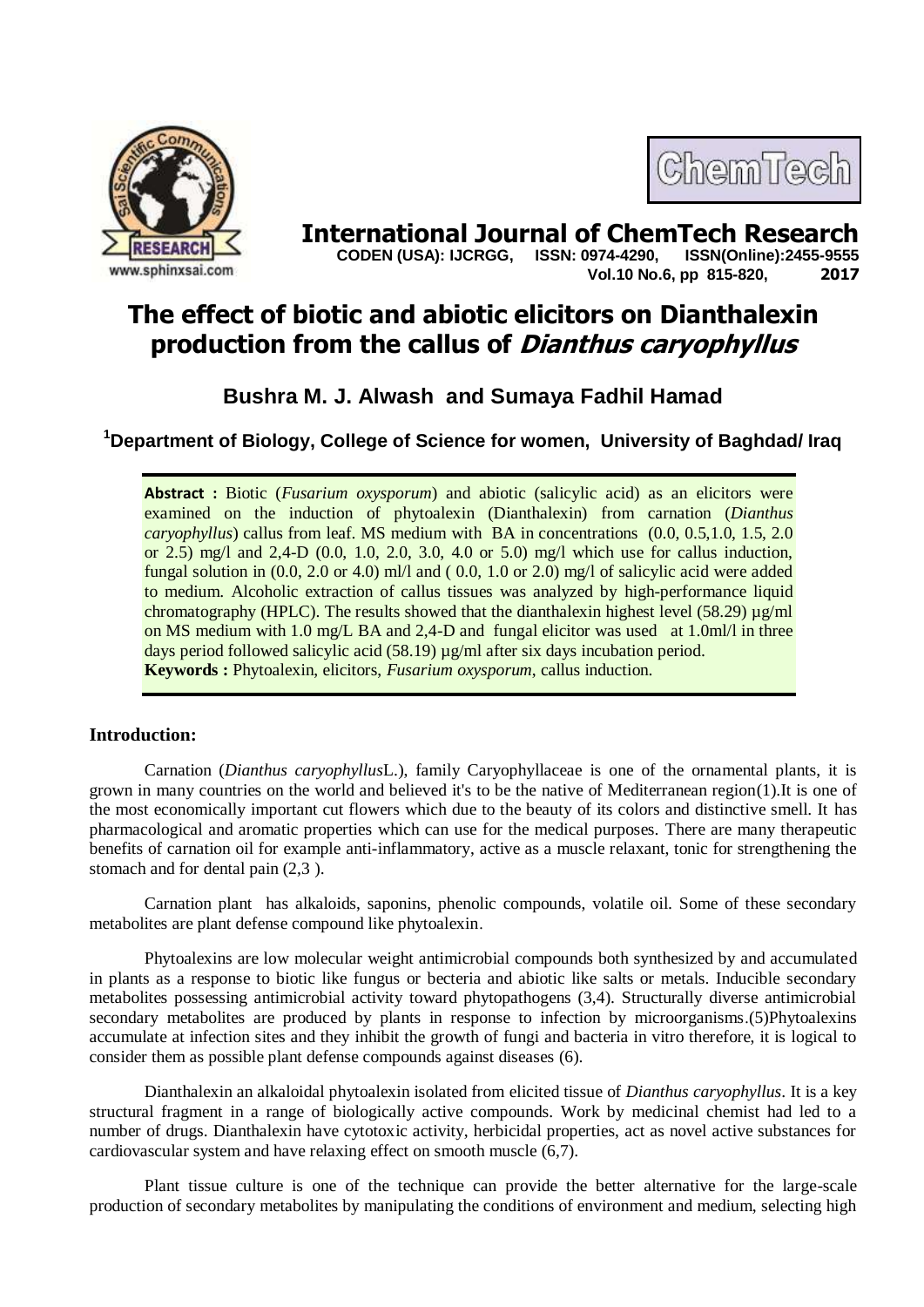yielding cell clones, precursor feeding, elicitation and hairy root culture.(2,8).The aims of this study was focused on investigate the effect of biotic and abiotic elicitors to increase the amount of phytoalexin (dianthalexin) in tissue culture.

# **Materials and methods**

#### **Seed culture**

Carnation seeds washed by water than surface sterilized with 70% ethanol for 30 second, followed by submerged in 4% sodium hydrochloride (Clorox) for 10 min with continuous shaking to increase the efficiency of sterilization, and then rinsed with sterilized distilled water three-time for (5) minutes at each time to remove the remains of Clorox and planted in universal vials containing MS medium (9) free of growth regulators and a rate one seed in each tube. Culture subjected to photoperiod 16/8 hours (light/dark) in a growth chamber. The temperature was set at 25ºC. Germination was measured after 14 days.

# **Callus induction**

Seedling obtained was cut into 0.5 cm long under aseptic condition and culturing on MS medium supplemented with BA(0.0, 0.5, 0.1, 1.5, 2.0 or 2.5) mg/l and 2,4-D ( 0.0, 1.0, 2.0, 3.0, 4.0 or 5.0) mg/l

#### l.**Preparation of abiotic elicitors**

From the best previously step of callus induction, salicylic acid (SA)as abiotic elicitor chosen for culturing in MS medium, it was adding in concentrations (0.0, 1.0 or 2.0) mg/l.

#### **Preparation of biotic elicitors**

The fungus *Fusarium oxysporum* was used as biotic elicitor which obtained from microbiology laboratory of Biology Department in Collage of Science for Women.

The fungal strains were cultured on potato dextrose agar (PDA). The cultures were incubated for (5-7) days in 25±2, °C, then the cultures autoclaved at 121 °C for 15 min. The solution obtained was stored at 4 °C for future use  $(10)$ .

## **Callus culture with elicitors**

One gram of callus was cultured on MS media with biotic elicitors at concentrations 0.0, 2.0, or 4.0 ml/l, and with abiotic elicitors at concentrations 0.0, 1.0, or 2.0 mg/l, then incubation at  $25\pm2$  °C for 16/8 (light/ dark)in 3 and 6 days. Five gram of callus powder was extracted with 50 ml (70%) methanol for six hours. The filtrate was evaporated at room temperature, the extract then stored in a refrigerator at 4 ºC for future use.

#### **HPLC analysis**

Quantitative and quantitative estimation of dianthalexin in crude extract was performed by using HPLC analysis. The main compounds were separated on fast liquid chromatography(FLC) column beneath the optional conditions:

-Column: phenomenex C-18, 3µm size of particle (50×2.0mm I.D). -Mobile phase: 0.5% phosphoric acid: methanol, 23:70, v:v -Detection: under UV at 275 nm. -Injection volume: 20µl -Flow rate: 1.4 ml/min.

These concentrations were calculated as follow:

Concentration of compound  $(\mu g/g) = \frac{peak \text{ area of compound}}{dx \text{ peak area of standard}} \times \text{concentration of standard} \times \text{dilution factor (11)}$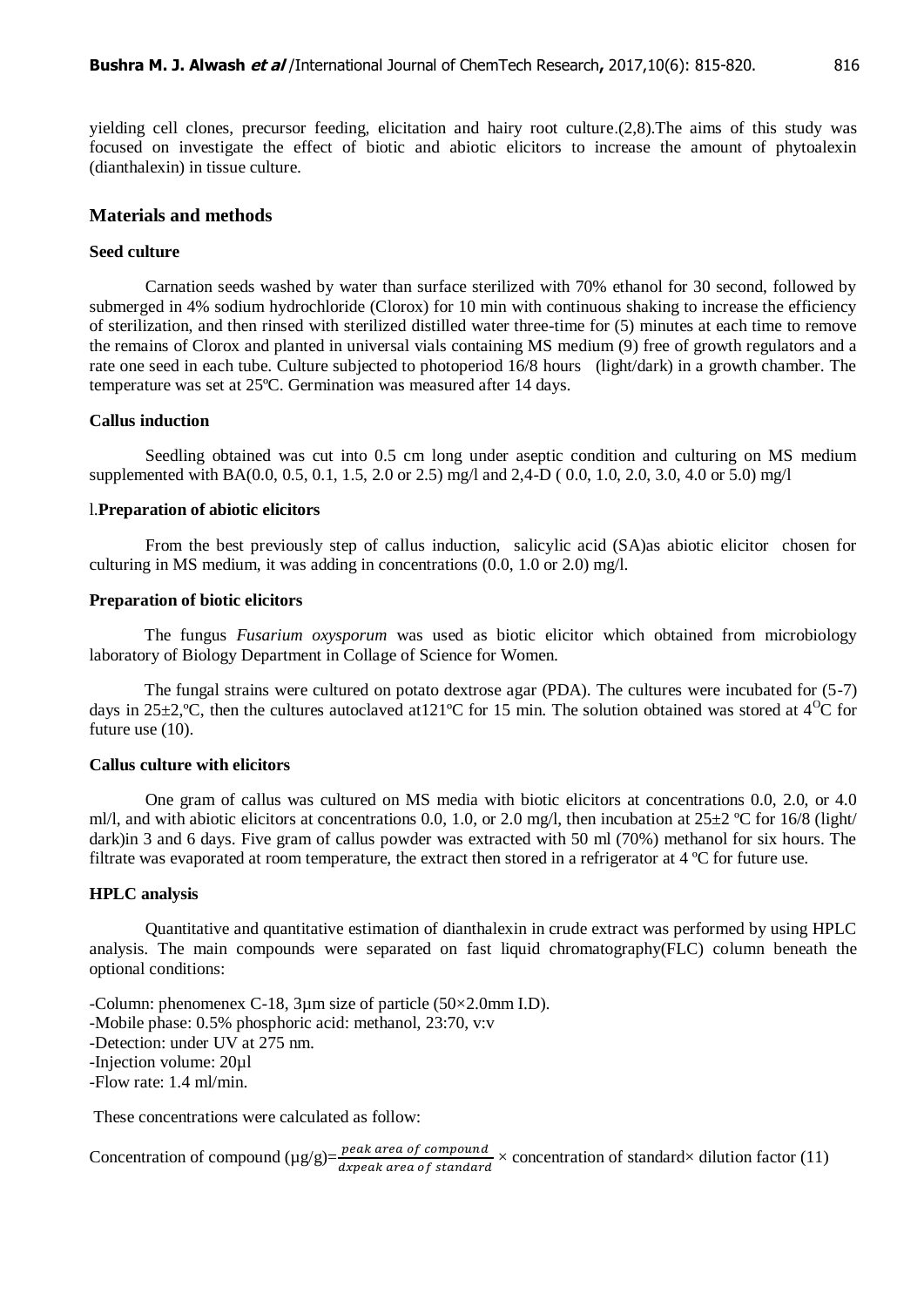# **Statistical Analysis**

The Statistical Analysis System- SAS (2012) program was used to effect of difference factors in study parameters. Least significant difference –LSD test was used to significant compared between means in this study. $(12)$ 

# **Results and discussions**

Callus induction was investigated using MS medium supplemented with different concentrations of 2,4- D and BA. Leaf explants were induced callus 100% in medium containing1.0 mg/l 2,4-D and 0.5 or 1.0 mg/l BA after 15 days of culture as showed in table (1).

| Table (1) Effect of BA and 2, 4-D on callus induction (%) from leaf explants the response (%) of leaf |  |  |  |
|-------------------------------------------------------------------------------------------------------|--|--|--|
| explants to callus induction after 30 days culture on MS medium.                                      |  |  |  |

| $2,4-D$        | <b>BA</b> |          |          |          |          |          | <b>LSD</b><br>value |
|----------------|-----------|----------|----------|----------|----------|----------|---------------------|
|                | 0.0       | 0.5      | 1.0      | 1.5      | 2.0      | 2.5      |                     |
| 0.0            | 0.00      | 80.00    | 80.00    | 80.00    | 70.00    | 70.00    | $6.977*$            |
| 1.0            | 70.00     | 100      | 90.00    | 90.00    | 70.00    | 80.00    | $7.561*$            |
| 2.0            | 70.00     | 90.00    | 100      | 80.00    | 80.00    | 80.00    | $7.432*$            |
| 3.0            | 80.00     | 70.00    | 70.00    | 80.00    | 90.00    | 70.00    | $6.936*$            |
| 4.0            | 60.00     | 80.00    | 80.00    | 70.00    | 80.00    | 80.00    | $6.844*$            |
| 5.0            | 60.00     | 70.00    | 70.00    | 80.00    | 90.00    | 90.00    | $7.028*$            |
| <b>LSD</b>     | 7.502     | $7.822*$ | $8.094*$ | $7.641*$ | $7.149*$ | $7.035*$ |                     |
| value          |           |          |          |          |          |          |                     |
| * $(P<0.05)$ . |           |          |          |          |          |          |                     |

Properties of callus were friable, granular, well proliferated and greenish yellow to creamy. The success of the introduction callus from explan due to their quick response (after 5 days) use suitable of type regulators and its concentrations for the appearance of callus.Perhaps due to certain percentage of auxins, cytokinins and different balance between the two influences in the callus growth or because of the high concentrations of BA and lack of compatibility with the internal content of plant hormones explants which used, causing delay or stop the occurrence divisions (2,8).

The effect of *F. oxysporum* and salicylic acid elicitors on stimulation dianthalexin in callus as showed in table(2) and figure 1,2,3. The best results of dianthalexin production when callus was treating with 4.0 ml/l after 3 days (68.05µg/ml) followed by SA at concentration 1.0 mg/l (58.29 µg/ml) compared with control (untreated) which gave (28.15 µg/ml)

| Table (2) Effect of <i>Fusaruimoxysporumand</i> salicylic acid on Dianthalexin quantity (µg/ml) estimation of |  |  |  |
|---------------------------------------------------------------------------------------------------------------|--|--|--|
| carnation callusafterand6days                                                                                 |  |  |  |

| <b>Untreated</b> | elicitor           | 3 days     |                       | 6 days |        |  |
|------------------|--------------------|------------|-----------------------|--------|--------|--|
| callus(gm)       |                    | Con. $1^*$ | Con. $2^{\star\star}$ | Con.1  | Con. 2 |  |
|                  | <i>F.oxysporum</i> | 58.19      | 68.05                 | 38.70  | 32.51  |  |
| 28.15            | m!/l               |            |                       |        |        |  |
|                  | Salicylic acid     | 47.55      | 29.80                 | 58.29  | 37.01  |  |
|                  | (mg/l)             |            |                       |        |        |  |

\_\_\_\_\_\_\_\_\_\_\_\_\_\_\_\_\_\_\_\_\_\_\_\_\_\_\_\_\_\_\_\_\_\_\_\_\_\_\_\_\_\_\_

Dianthalexin was increased when the plant under stress conditions, so used biotic and abiotic elicitors to stimulate Dianthalexin in *Dianthus caryophyllus* ,*F*.*oxysporum* enhanced accumulation of Dianthalexin in callus tissue.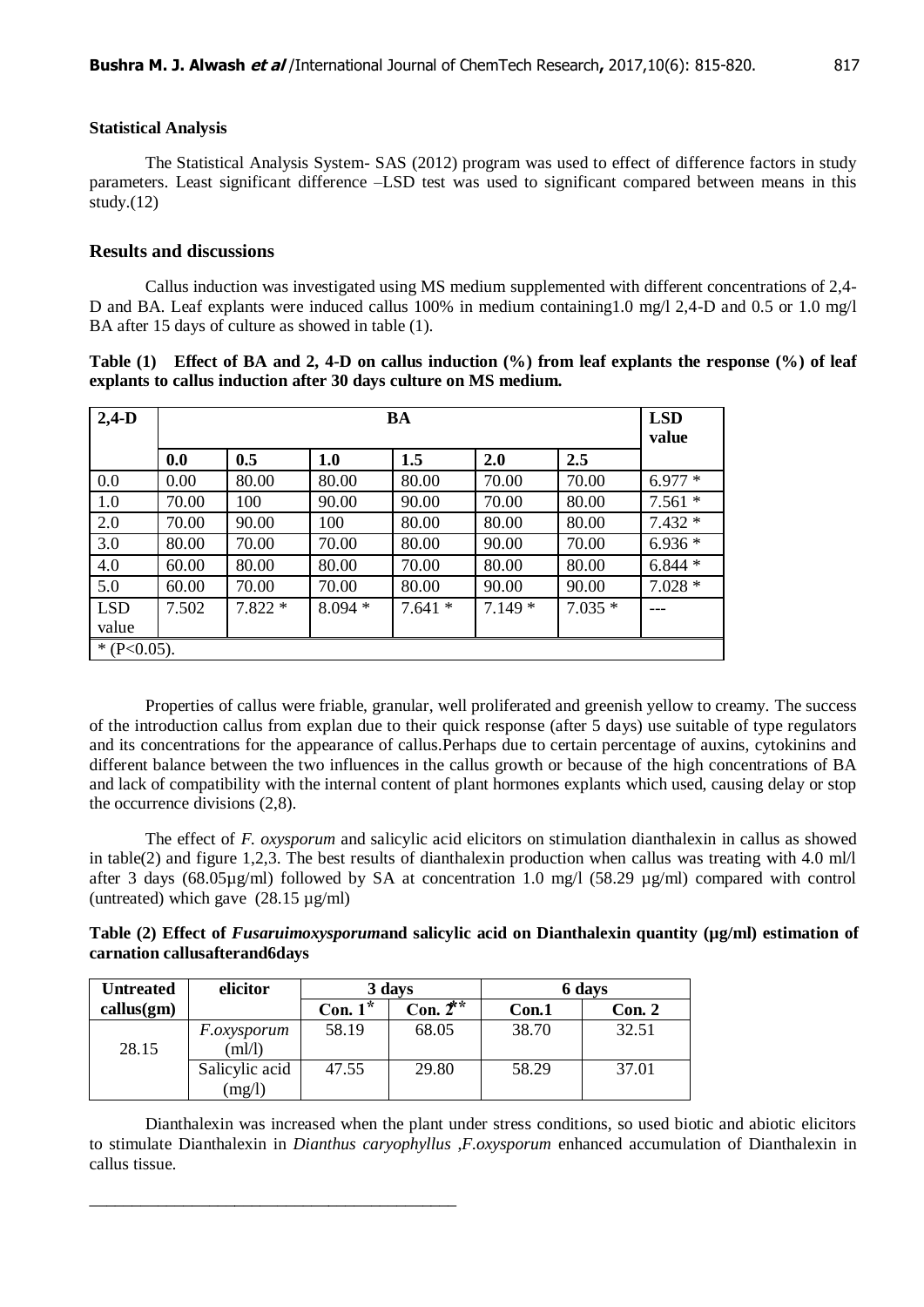$(*)$  con1: 2.0 ml/l F. oxysporum, 1.0 mg/l SA

 $(* )$  con2: 4.0 ml/l F. oxysporum, 2.0 mg/l SA

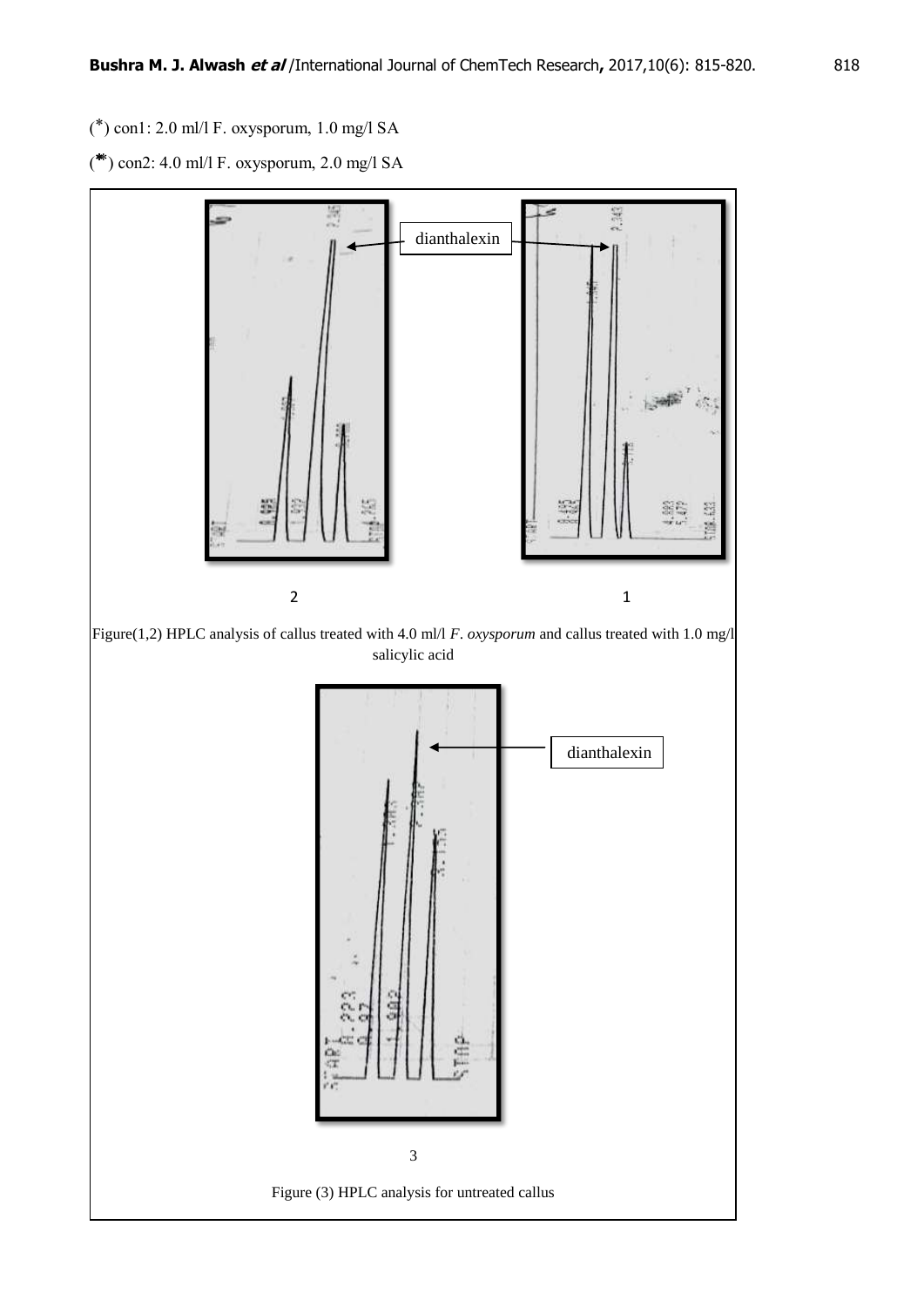When plant cell culture is exposure to any type of the elicitors a rapid arrangement of biochemical reaction occur like elicitor binding to plasma membrane receptor it means modify in protein phosphorylation pattern, protein kinase activation, mitogen-activated protein kinase and G protein activation (13), then quickchanges in ion fluxes upon the membrane. The ion of  $C^{2}$  stream to the cytoplasm from extra cellular environment and induction of K<sup>+</sup>andCl<sup>-</sup> efflux. Thismechanism due to reduce in membrane polarization.  $(14,15,16)$ 

Inbiotic elicitors state: following detection of microorganism by identification elicitor molecules released through plant pathogen interaction, generally indicative transduction pathways lead to production active oxygen species (AOS), phytpalexin biosynthesis, strengthening of plant cell associated with phenyl propanoid compounds, callus sedimentation , defense enzymes are synthesis , and led to accumulation of pathogenesis-related (PR) proteins (17).AOS cause hypersensitive response (HR) in plants (18).The hypersensitive response is making a trigger by the plant after it recognizes a pathogen, the pathogen identification usually occurs when avirulence (Avr) gene product, which secrete and bind with the product of plant resistense (R) gene . When both the R gene and the corresponding Avr gene are found, recognition occurs, lead to active resistance of the plant and the avirulence of the pathogen. Binding these two partners led to active a single transduction which cause activation plant defense responses (phytoalexin)( 19,20).

This result in agreement with (3), who reported similar results for enhancing Dianthalexin in suspension culture of *Dianthus caryophyllus* treated with fungal elicitors.The accumulation of dianthalexin was followed in the cell which treated with elicitor preparation 3 days after inoculation; dianthalexin synthesis began and increases to a maximum about 24 hours after treatment. So, the concentration in the cells decrease gradually and 6 days after treatment only small amounts were detectable (4,21).

The addition of SA promotes accumulation of dianthalexin, the highest concentration of dianthalexin detected at 1.0 mg/l SA which gave 58.19 µg/ml. The responses of culture to elicitation associated with fact that SA is one of the key endogenous signals involve in activation plant defense response and its ability to produce pathogenesis related proteins in a plant, even in the absence of pathogenic organism (22,23).

SA was using as elicitor for production alkaloids, flavonoids, terpenes, phenolic compounds and phytoalexin, Phytoalexin in tissue is decrease when increase SA. Concentration in medid after 96 hours. (24,25)

## **References**

- 1. Ibrahim, M. E. (2016). Agrochemical studies on *Dianthus caryophyllus* L. International Journal of pharma Tech Research. 9 (4): 113-117.
- 2. Jaime, A. and Silva, T. D. (2014). Callus induction from 15 carnation (*Dianthus caryophyllus* L.) cultivars. J. Plant Develop. 21: 15-21
- 3. Gay, L. (1985). Phytoalexin formation in cell culture of *Dianthus caryophyllus* treated by an extract from the culture medium of *Phytophthora parasitica*.Physiological Plant Pathology. 26: 143-150.
- 4. Curir, P.; Dolci, M. and Galeotti, F. (2005). Aphytoalexin-like flavonol involved in the carnation (*Dianthuscaryophyllus*)-*Fusarium oxysporum* f. sp. Dianthipathosystem. Phytopathology. 153: 65-67.
- 5. Galeotti, F.; Barile, E.; Curir, P.; Dolci, M. and Lanzotti, V. (2008). Flavonoids from carnation (*Dianthuscaryophyllus*) and their antifungal activity. Phytochemistry letters.1: 44-48.
- 6. Bouiliant, M. L.; Faver, B. J. and Ricci, P. (1983). Dianthalexin, nouvelle phytoalexin, de type benzoxazinone, isolee de loillet*Dianthus caryophyllus* L.(caryophyllaceae). Tetrahedron Letters.24: 51- 52.
- 7. Reinhard, K. and Matren, M. (1989). The biosynthesis of phytoalexin in *Dianthus caryophyllus* L. cell culture: induction of benzyl-coA: Anthranilate N-Benzoyltransferase activity. Archives of Biochemistry and Biophysics.275(1): 295-301.
- 8. Arif, M.; Rauf, S.; Din, A. U.; Rauf, M. and Afrasiab, H. (2014). High frequency plant regeneration from leaf derived callus of *Dianthus caryophyllus* L. American Journal of Plant Science. 5: 2454-2463.
- 9. Murashige, T. and Skoog, F.(1962). A revised medium for rapid growth and bioassays with tobacco tissue cultures.Physiol Plant. 15: 473-479.
- 10. Rashid, K. I.; Ibrahim, K. M. andHamza, S., J. (2011). Effect of some biotic and abiotic elicitors on phenolic acid and diterpenes production from rosmary (*Rosmarium officinalis* L.) leaf and callus